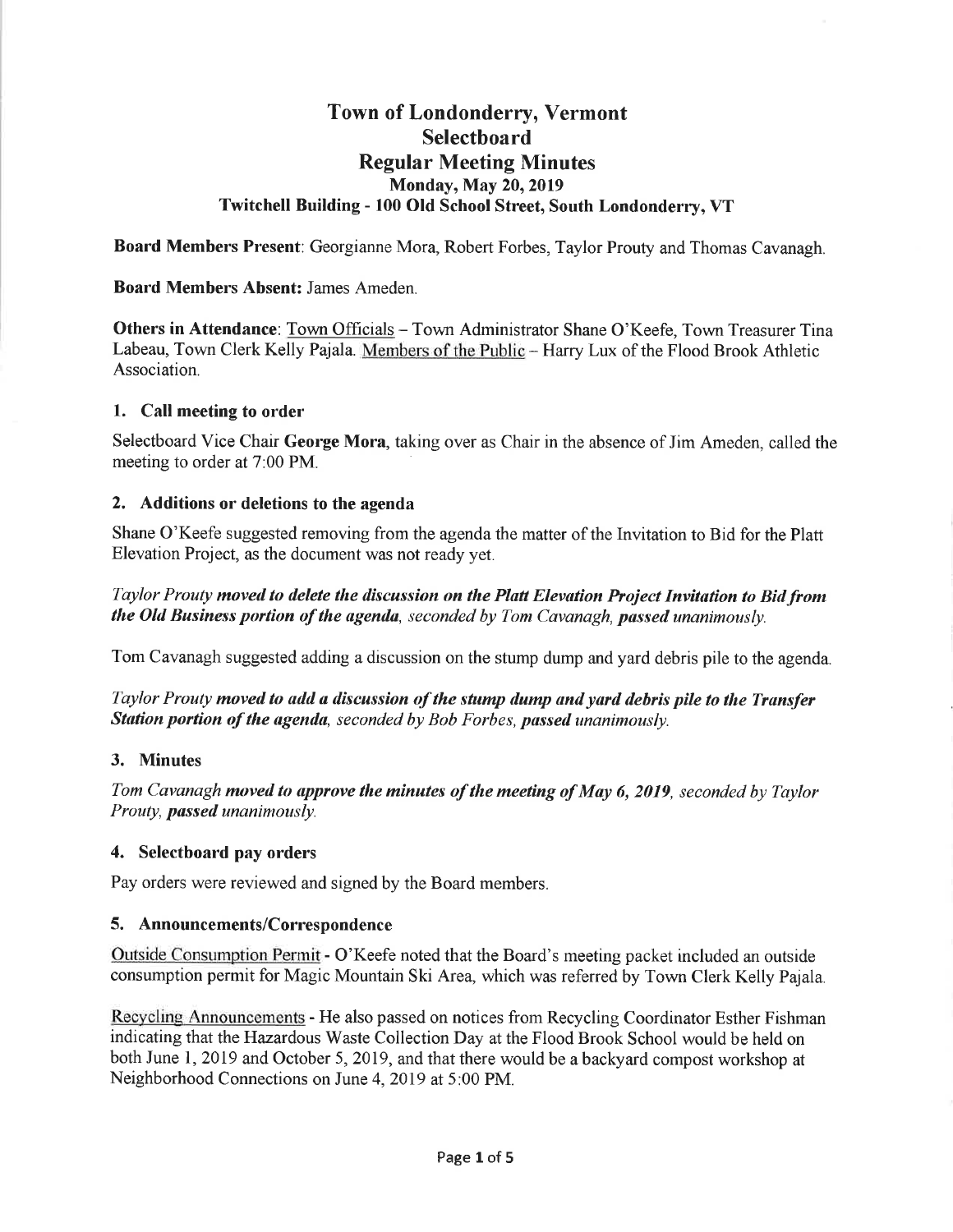Traffic and Parking Ordinance - O'Keefe noted that the Traffic and Parking Ordinance approved by the Board on April 1, 2019 had not been petitioned for reconsideration so it will be going into effect on May 31, 2019. He will provide notice to the State Police on this.

Tax Deeded Property - He also noted that the approximately  $\frac{3}{4}$  acre tax deed property on Derry Woods Road at Route 11 is now Town-owned.

TOPP Phase I - O'Keefe noted that the TOPP Phase I project is scheduled to start this week.

Town Office Renovations – Tina Labeau noted that the Town Clerk's office would be closed to research during the week of July 22 for renovations.

## **6. Visitors and Concerned Citizens**

Harry Lux, representing the Flood Brook Athletic Association, was present to report on the effort to revitalize local baseball, and he provided the Board with information indicating that participation was excellent. He noted that he was installing an electronic solar-powered scoreboard at the lower field at Pingree Park for which he received approval from the Parks Board. Lux said he was trying to determine who ultimately authorizes the project for the Town so he can proceed to completion. Parks Board representative Kelly Pajala stated that it was not necessarily a Selectboard approval that was needed as much as a zoning determination.

O'Keefe mentioned that he and Lux had met the previous week to discuss this installation and determine whether such an effort requires a zoning permit. He stated that he does not believe that it needs a zoning permit or Development Review Board review as it qualifies as either an accessory structure of less that 150 square feet in size (and less than 10 feet in height) or qualifies under the public use exemption. He stated that he did not believe that it was sign either. He said his concern was who grants authority on park property such as this: the Selectboard or the Parks Board? Pajala said that the Parks Board has been approving any parks improvements that were not big project, and that Pingree Park is subject to Act 250, and as such any project that would trigger Act 250 review is avoided. Sae said that the Parks Board has dealt with parks and tries to ensure communication with the Selectboard.

O'Keefe noted that ultimately the Selectboard is the property owner and the Parks Board is the steward of the property.

Pajala discussed a maintenance agreement with FBAA for the property that the Town Attorney has written up but has not been signed. Insurance for park maintenance was discussed.

Mora stated that she did not think that the Selectboard needs to debate or vote on this matter at this time.

O'Keefe will respond formally to the inquiry from Lux on zoning so that a notice of appeal can be provided. Forbes mentioned that there is likely a need to pull a State permit for the electrical work related to the electronic score board.

## Bob Forbes moved to indicate the Board's support and thanks for the work that the FBAA has done to bring back baseball, seconded by Tom Cavanagh,

Lux showed the Board photographs of the scoreboard. There was discussion about the excitement f the growth of baseball of late.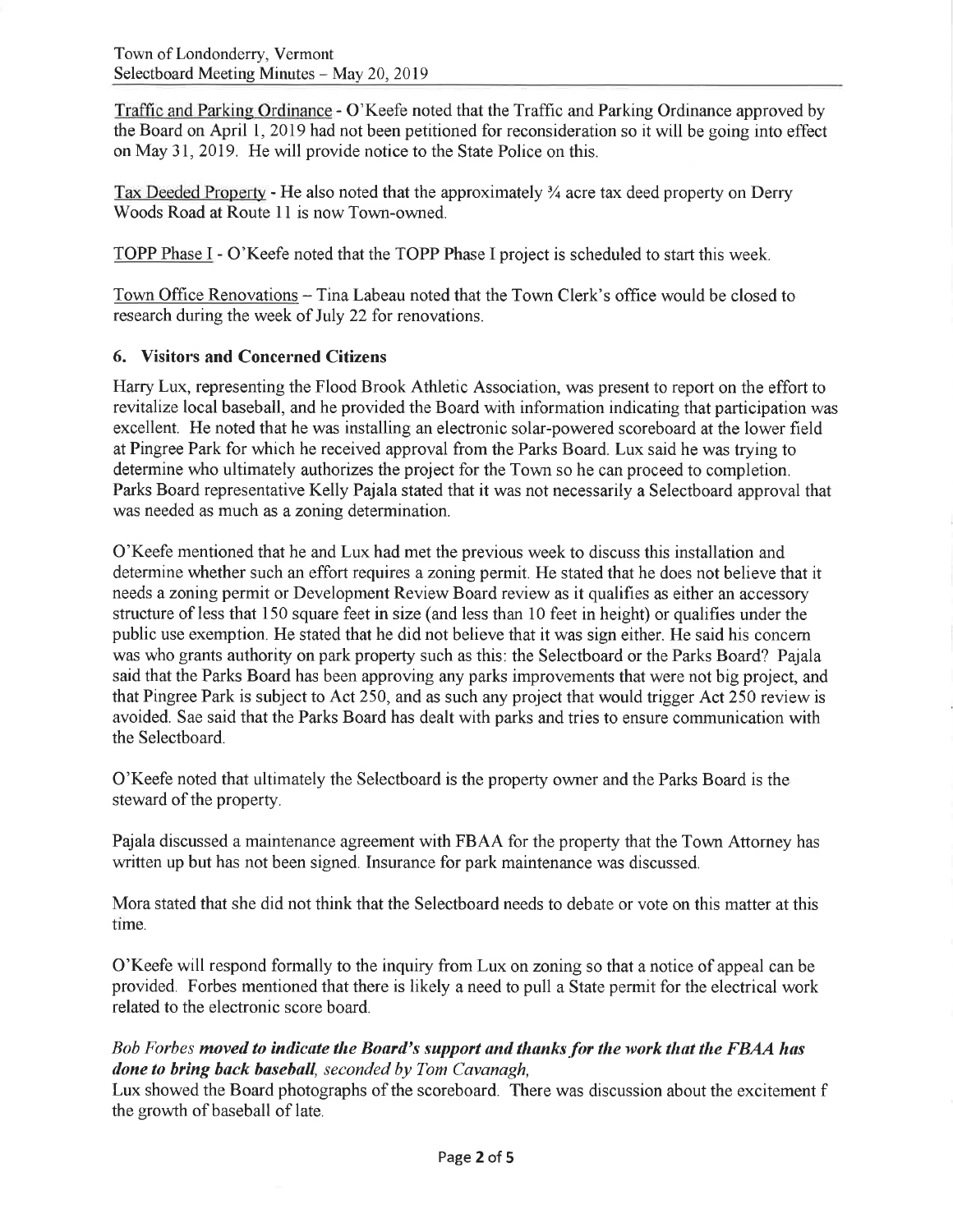## The motion passed unanimously.

Transfer station bottle funds and their support of local activities was discussed.

Lux also spoke about the outfield fence, and his interest in hanging temporary advertising banners for sponsors on the fence, which would only be visible to game attendees. He was asking about authority to do this. There were no objections from the Board members. Taylor Prouty suggested there could be a blanket authority for baseball or sports facilities. Lux and O'Keefe will meet on this as well, and Lux will provide a mock-up of the fence banners.

Lux left the meeting at 7:28 PM.

## 7. Town Officials Business

#### a. Town Treasurer – Year-to-date budget review

Tina Labeau presented year-to-date budget figures to the Board for review, and indicated that the Town was in pretty good shape except for the Highway Budget, which is high in large part due to weather conditions. There was saving on policing, and it was noted that there may not have been a new contract signed with the Vermont State Police; O'Keefe will look into this.

#### b. Zoning Administrator – Request to hire Town Attorney for zoning enforcement matter

The Board reviewed documentation provided by O'Keefe in his role as Zoning Administrator regarding ongoing Zoning Bylaw violations at property located at 213 Middletown Road owned by James Twitchell. O'Keefe explained that efforts to work with the property owner toward voluntary compliance over the past year have not been successful in eliminating the violations, including separate promises to remove the violations as of October 31, 2018 and then May 1, 2019, so he issued a formal Notice of Violation on May 2, 2019. The property owner did not cure the violations within the 7-day statutory timeframe, nor did he appeal the notice of violation within the statutory 15-day appeal period. O'Keefe requested that the Board authorize hiring the Town Attorney to seek a court order to compel compliance and seek fines of up to \$200 per day per violation dating from the violation notice.

The Board reviewed a letter submitted that evening from the property owner stating that the heating oil tank in the building would be removed this week and the building taken down and removed thereafter in a timely manner.

There was a lengthy discussion on this matter. O'Keefe suggested that if the Town wants to be serious about zoning enforcement then it needs to be prepared to take all steps necessary once voluntary compliance fails. He stated that he has taken all appropriate steps and the decision to proceed forward is now with the Selectboard. Mora agreed that the Town should be prepared to follow through on these matters once they reach this stage. Forbes mentioned the long history of not dealing with enforcement, and talked about the balance between working with property owners and then when to get legalistic. Prouty suggested holding off on a decision until such time as the entire Board membership was present, which was echoed by the other members present. Forbes pointed out that there were a number of buildings in a similar violation situation. Cavanagh stated that unless there is zoning enforcement there is no use in having zoning regulations. It was the sentiment of the Board, based on the letter from Mr. Twitchell, that it could well be that the violation could be cured in time for the next regular meeting.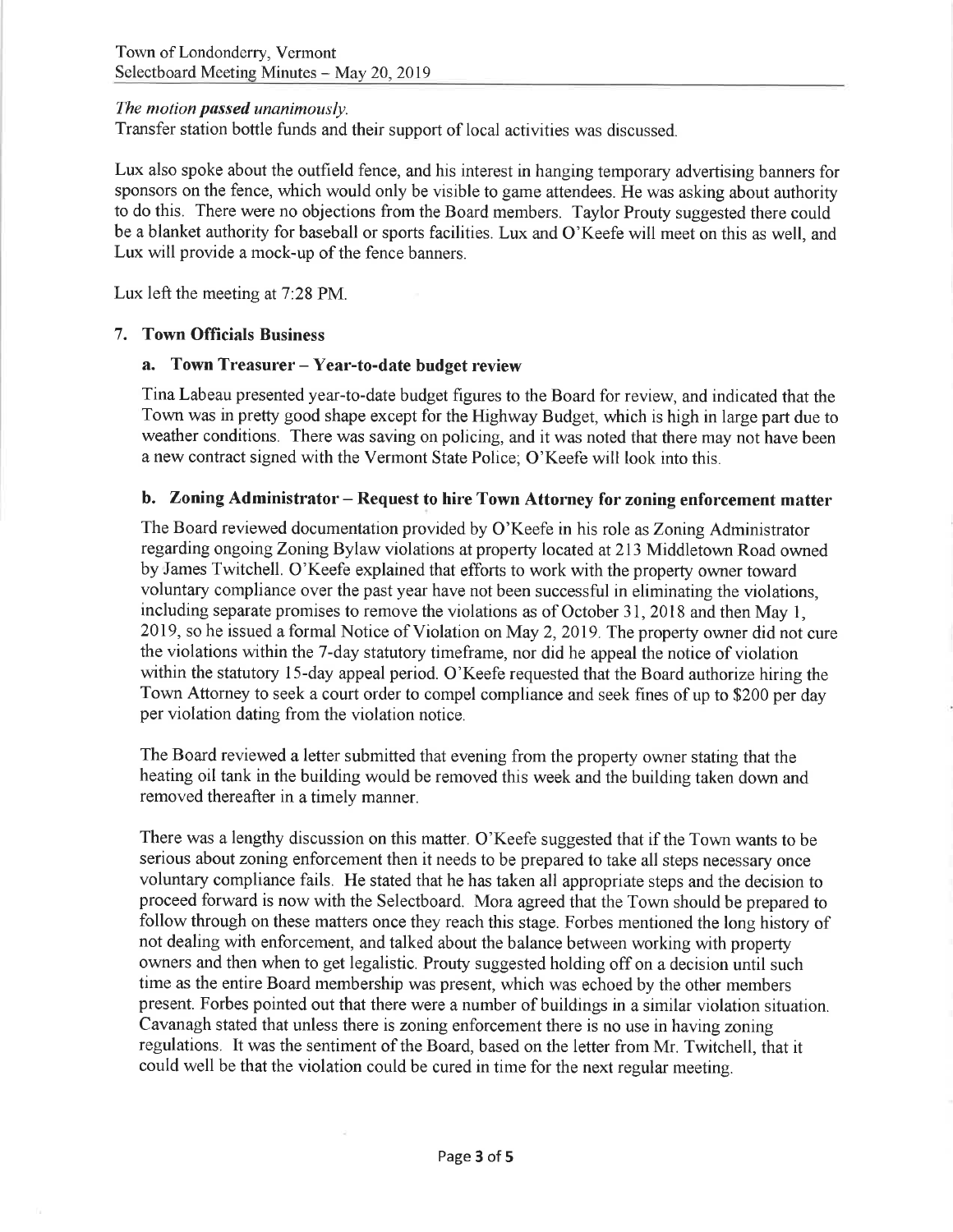*Taylor Prouty moved to continue this matter to the next regular meeting, seconded by Tom Cavanagh, passed unanimously.* 

### **8. Transfer Station**

## **a. Transfer Station Use Policy**

Tom Cavanagh mentioned that he had met with staff of the Transfer Station about ways to limit abuse of the take-it-or-leave-it shed. Ideas were to 1) establish 15-minute parking throughout the facility, 2) allow use of the shed twice per day and require two punch card punches per visit thereafter, and/or 3) limit the hours of operation of the shed. Other ideas discussed included one punch for every use of the shed, and all-day "leave-it" with limited time "take-it". Also discussed was requiring approval to leave something at the shed.

Cavanagh suggested that other Board members think about other options. O'Keefe will work on this with Cavanagh for consideration at the next regular meeting.

#### **b. Discuss stump dump and yard debris**

Tom Cavanagh mentioned that the stump dump needs to be pushed back, and he needs to figure out where a test well is before that happens. And the yard debris must be turned over. There was discussion about whether this work would be done in-house or with outside contractors.

Cavanagh will confer with the Highway Department on whether they would be available for this effort. This matter will be discussed at the next regular meeting.

Pajala left the meeting at 8:24 PM.

#### **9. Roads and Bridges**

#### **a. Access permit 2019-04 – Hell's Peak Road (Hazelton)**

This matter was briefly discussed, and it was the consensus of the Board to hold off on a decision until such time as Road Commissioner Jim Ameden was in attendance, which may be as soon as a special meeting tentatively scheduled for later in the week.

#### **b. VTrans comments on Route 11 congestion at Flood Brook School**

Following up on the Board discussion on April 15, 2019, the Board reviewed comments dated May 13, 2019 from VTrans on Route 11 congestion, and the reviewer suggested that the onus was on the Flood Brook School administration to address this matter. There was extensive discussion this, and it was mentioned that the school administration was making efforts to reach out to parents to adhere to circulation rules to avoid vehicular congestion. It was noted that fewer and fewer children were using the school buses to travel to and from school.

O'Keefe was asked to forward the VTrans email to the Flood Brook School Principal and ask that he meet with the Selectboard to reach some sort of resolution of the issue. He was also asked to request additional signage from VTrans as offered in the correspondence.

#### **10. Old Business**

None.